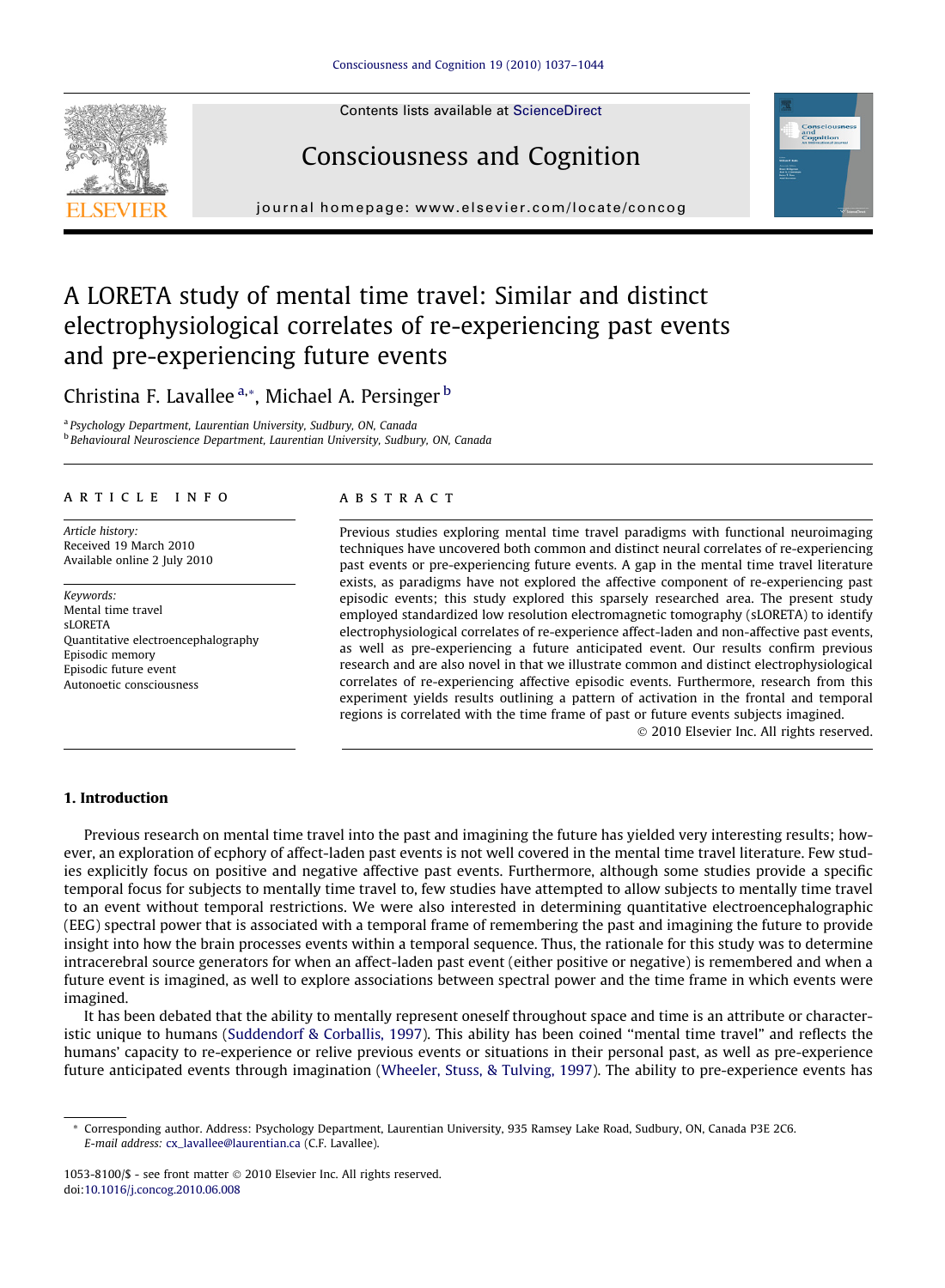been termed "episodic future thinking" and reflects the ability to project one's self forward in time [\(Atance & O'Neill, 2001](#page--1-0)). It has been proposed that the ability to mentally time travel is a function of the episodic memory system of the brain, where episodic memory represents the individuals' personal experiences and is linked to particular autobiographical events in one's personal past, which are spatially and temporally located [\(Tulving, 1972, 1983\)](#page--1-0).

Although autobiographical memory, by definition, contains episodic memories relevant to ones' past, the constructive episodic simulation hypothesis argues that a critical function of autobiographical memory includes the ability to imagine possible future events [\(Addis, Wong, & Schacter, 2007; Schacter & Addis, 2007\)](#page--1-0). The ability to generate elaborations on future plans may be an adaptive function, as suggested by Suddendorf & Busby (2005), in that the ability to remember events evolved from the need to generate actions for the future.

Recent research from developmental fields has demonstrated a link between episodic memory (i.e. autobiographical past) and episodic future thinking. Research from developmental studies has identified that episodic memory formation and episodic future thinking (i.e. mental time travel abilities) emerges at approximately 3–4 years of age ([Suddendorf & Busby,](#page--1-0) [2005](#page--1-0)), although the causal factors are not well known, parental talk and the role of language may play an important factor in the emergence of these abilities [\(Atance & O'Neill, 2005](#page--1-0)). These studies demonstrate that there is some fundamental link between episodic memory and imagining future events.

Qualitatively different memory subsystems may differ in the type of conscious awareness that is necessary for its operation, because according to [Tulving \(1985\)](#page--1-0), different types of memory systems are linked to different levels of knowing or awareness and their associated representation of the ''self". For example, non-declarative memory is anoetic (i.e. non-knowing), semantic memory is noetic, where ''knowing" or awareness is a requirement; however, autonoetic (self-knowing) consciousness is necessary for episodic memory. Autonoetic consciousness is the capacity that provides adults the ability to mentally represent and become aware of their existence across time [\(Tulving, 1985; Wheeler et al., 1997\)](#page--1-0). This provides humans the possibility to apprehend subjective experiences throughout time and to perceive the present moment as both a continuation of the past and prelude to one's future.

Tulving used the term ''ecphory" to describe the automatic retrieval process when a specific cue interacts with information previously stored in memory, whereby the retrieval cue reactivates and recovers the stored information (1983). Previous studies have identified both common and distinct neural correlates of remembering or ecphorizing the past and pre-experiencing the future with various neuroimaging techniques [\(Addis et al., 2007; Botzung, Denkova, & Manning, 2008\)](#page--1-0). It has been speculated that these abilities, which share common neural associations, rely on a common set of processes whereby past experiences are utilized adaptively to envision future events or perspectives ([Buckner & Carroll, 2007; Quoidbach, Hans](#page--1-0)[enne, & Mottet, 2008](#page--1-0)).

The purpose of the present study was to demonstrate the electrophysiological correlates of ecphory of autobiographical material. To evaluate the episodic system, subjects were to think back to a specific moment in their personal subjective past to consciously recollect a personally experienced episode or event [\(Wheeler et al., 1997](#page--1-0)). In addition to this, we were also interested in the electrophysiological activation associated with mentally projecting oneself into the future via ''mental time travel." Since there is a gap in the literature on studies researching affect-laden past events, this study will also cover positive and negative affective past experiences. Furthermore, since cognitive processes such as emotional processing serve to maintain accurate information about ones' environment by highlighting events of significance [\(Pollak, Cicchetti, Klorman, & Bru](#page--1-0)[maghim, 1997\)](#page--1-0), it would be prudent to identify the cortical structures that are involved in the recreation or imagination of these emotional events. This study is novel in that it combines imagination of future events and ecphory of past events (affective and non-affective), where affect-laden past events have not been well-researched in the mental time travel literature. Furthermore, to the authors' knowledge, the literature does not outline quantitative EEG correlates between regional (lobe/hemisphere) electrical activity and the time frame in which both past and future events are imagined.

#### 2. Materials and methods

#### 2.1. Participants

Ten volunteers were recruited for participation in the study; however, only nine subjects' records were utilized for analysis as one EEG record had to be discarded due to artifact. Nine subjects were utilized for analysis (six males, mean age = 23.7 range 22–31; three females, mean age = 21.3, range 20–22). Subjects were undergraduate students in psychology at Laurentian University. All subjects were right handed and subjects had no known illnesses/diseases that would affect their EEG record or ability to imagine future events or recall past events. Subjects were informed about the nature of the procedure as they had to prepare (prior to the EEG session) a brief write-up of the events they would think about during the experimental procedure. Written informed consent was obtained from all subjects and the ethics protocol for the experiment was approved through Laurentian University's Research Ethics Board.

#### 2.2. Tasks and experimental design

Participants were instructed to write a paragraph on each of the following events: a future upcoming event that they had planned, a non-affect laden event in their personal past, the happiest moment in their past, as well as the saddest moment